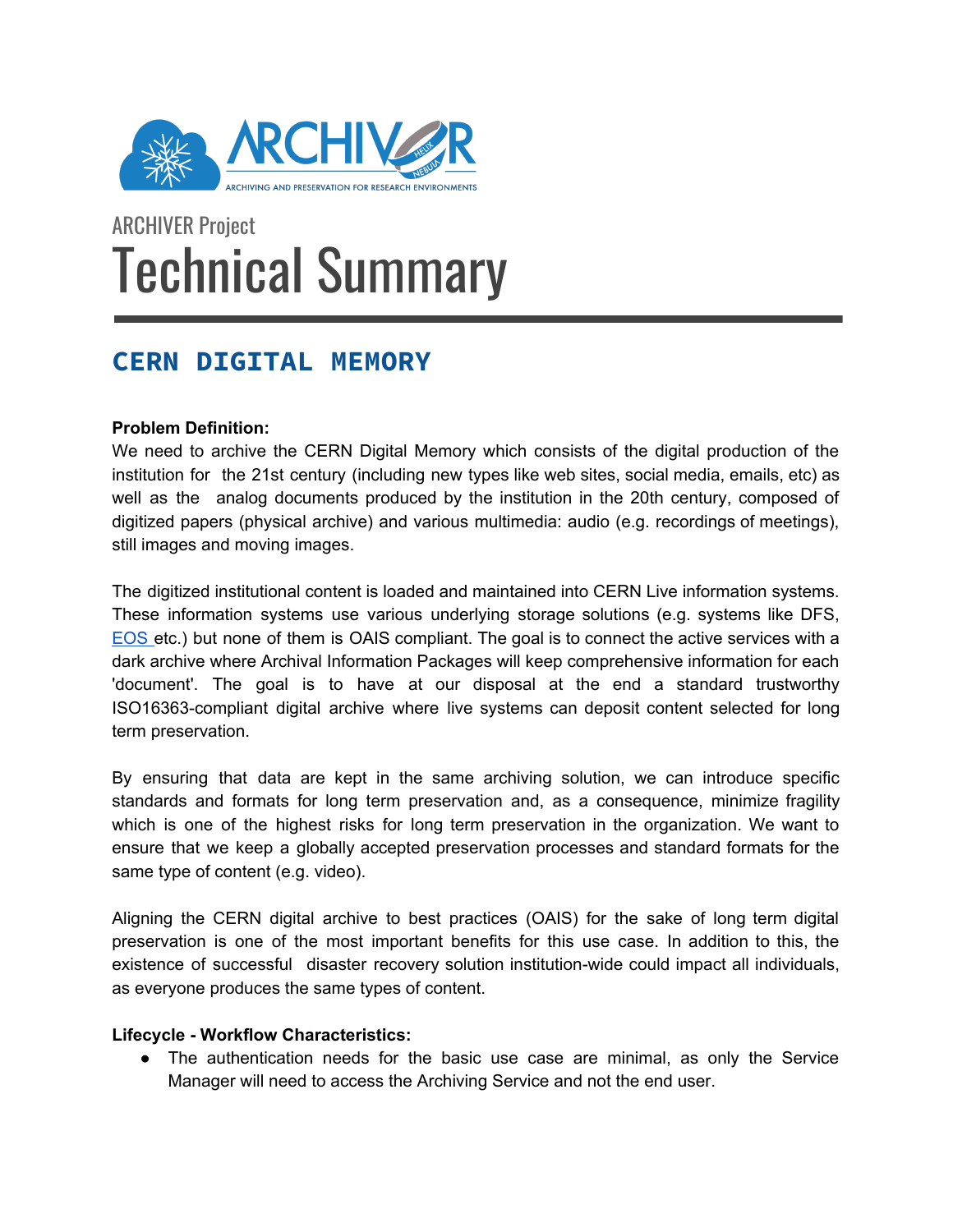- One important aspect of the use case is the ability to have partial access to the data, i.e. to recall just one file or even a chunk of a file out thousands of files in a specific dataset. The system manager should be able not only to submit and download data from the service but also to update and re-ingest specific parts.
- We want the files to be accessed reasonably quickly but not live and we expect the files to be accessed relatively rarely. Consequently, the data ingestion needs for this scenario are not particularly high.
- The existence of personal data is also important for this scenario. For example, we need to be able to deal with cases of users asking their photos to be accessed or removed from the archiving service, in compliance with CERN Internal Regulation (Operation Circular No11) or GDPR.

#### **Authentication and Management Functions:**

- The authentication needs for the basic use case are minimal, as only the Service Manager will need to access the Archiving Service and not the end user.
- The user access control requirements for this scenario are particularly high as the ability to store files that are readable only by specific users is essential. For example, the Service Manager should not be able to access to the audio of a CERN Council meeting, even if he will still be the one submitting the files to the service.. As a consequence, files need to be encrypted and this drastically increase the R&D challenges in terms of long term preservation.

#### **Data and Metadata Characteristics:**

The overall size of the CERN Digital Memory is estimated to be  $\sim$ 700TB of digitized material and approximately ~700TB of digitally born files. For the vast majority of the data we have well defined metadata. However, as there are all different types of content, including documents, images, videos, sound recording etc. the existing metadata also vary drastically in terms of schema, existing fields and volume. There is no universal standards and formats for the contents of the CERN Digital Memory

After the backlog of data is ingested, the daily ingestion rate will require some more evaluation as it will depend on which information systems will be plugged into the archiving service. Ingestion of Invenio-based services like videos.cern.ch or zenodo.org should be sized to be able to deal with an average speed of 1.5MB/s.

#### **Interface Characteristics:**

There are many types of interfaces needed. These are not exhaustive.

- API from active system to the dark archive to enable:
	- Automation of the transfer of a SIP (or Baggit) from the information systems into an archiving pipeline to create the AIP
	- $\circ$  Automation of the inclusion of the metadata part into the indexes of the Archive system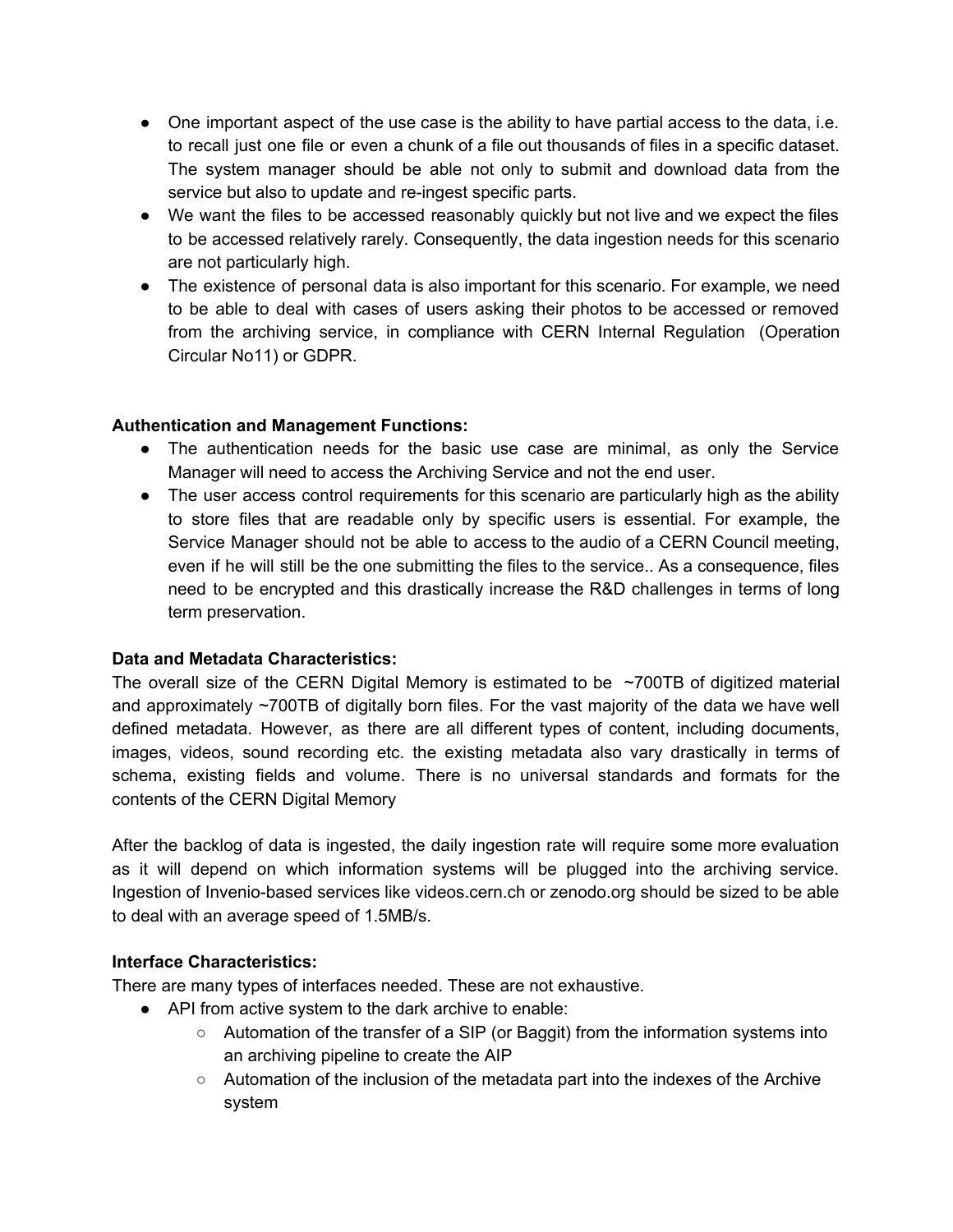- Automation of the definition of the processing steps (configuration options) to overwrite the default configuration for a given SIP
- Automation of the fetching of 'external' files at the time of archiving
- Automation of the re-ingestion of a SIP with modified metadata or modified files
- Automation of the creation of an AIC (Compound object composed of multiple AIPs)
- API from dark archive to the active information systems to enable:
	- Return the status of an archiving process for a given SIP (id)
	- $\circ$  Provide detailed information in case of failures, individually or by batch (e.g.: all the failures on Week 23)
	- Provide direct access to the created AIPs
	- Provide direct access to converted files (depending on the formats), and corresponding checksum files
	- Provide the log of the operations run for the preservation of a given SIP (id)
	- Provide a risk assessment for a given AIP (id)
- Web Interface for active system managers
	- A Dashboard interface with Browsing and Searching capabilities to search/discover the preservation processes. Each Info System manager should only access the dashboards relative to the SIPs/Baggit coming from his system.
	- An Audit log interface where the details of all actions can be analysed.
- Web Interface for the Archive Manager
	- Administrative and Access interface to manage the dashboards and the storage features of the Archive system,

#### **Reliability Requirements:**

The possibility to deploy new pipelines to cover the preservation of new content types (e.g. emails, websites and others) and scale up the archive whenever needed is key to the reliability of the service. In addition, the possibility to run the process directly on the CERN Data Cloud would be a plus - so that the Data will not be hosted on external non-controlled storage. This is particularly true for confidential data.

The possibility to support encryption of Data would provide more reliability for the handling of confidential content. Encryption could be at the info system level (bit preservation, provenance, authenticity only) or at the AIP level, after processing the submitted SIP in clear.

To provide more trust in the Archive, some preservation information like the fixity and the provenance could also be published to a public Blockchain (distributed and read-only). The key would be auditable, unchangeable, and open and it would serve as a single source of truth which all users could trust. At any point this information could then be used to audit and validate the information stored in the Archiving system.

#### **Compliance and Verification:**

Ideally, the system would be able to support a data management plan. For examples: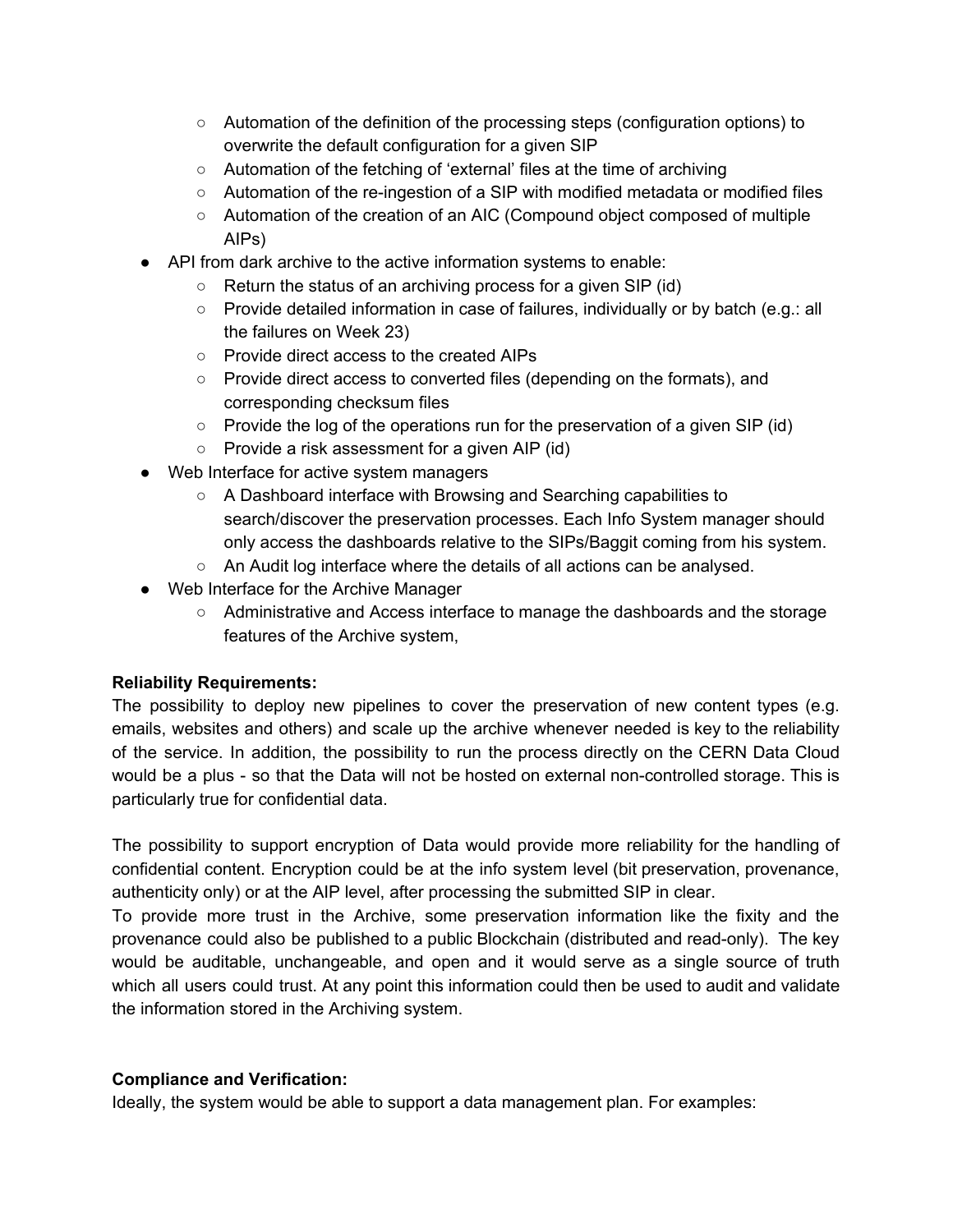- Interval to run fixity checks on the assets should be configurable and managed in the Archiving system admin interface
- Verification on the end of embargoed files and changes of access rights accordingly (closed -> public or closed -> restricted etc) should be supported, and reported.
- Batch migration of formats depending on planned obsolescence, or new emerging standards.
- Additional Documentation Information required by OAIS (e.g. Designated Community, etc) could be integrated into the Archiving System to help its maintenance and to support regular reviews.

## **Cost Requirements:**

Maintenance costs should not jeopardize the preservation funding. Some costs can be well defined, and others are more difficult to estimate. For this deployment scenario, we are particularly interested to receive cost estimations through the Curation Costs [Exchange](http://www.curationexchange.org/) Interface.

#### **Initial Data Management Plan:**

| <b>DMP Topic</b>                                              | What needs to be addressed                                                                                                                                                                                                                                                                                                                                                                                                                                                                                                                                                                                    |
|---------------------------------------------------------------|---------------------------------------------------------------------------------------------------------------------------------------------------------------------------------------------------------------------------------------------------------------------------------------------------------------------------------------------------------------------------------------------------------------------------------------------------------------------------------------------------------------------------------------------------------------------------------------------------------------|
| Data description and collection or re-use of<br>existing data | Patrimony data, such as historical images,<br>videos, audios, as well as documentation,<br>publications or conference content.<br>Depending on policy, it could also include<br>other types of data, like official emails, web<br>pages, social media content, etc. All newly<br>produced data selected as part of CERN<br>heritage should be loaded to the archive.                                                                                                                                                                                                                                          |
| Documentation and data quality                                | The descriptive metadata will come from the<br>live information systems where users directly<br>submit information. For example,<br>photographers enter images into CERN<br>Document Server organized as albums with<br>title, captions, abstract, etc. The entire<br>metadata should always be transferred to the<br>archive, even if only part of it is actually well<br>identified by the archiving system (e.g. the<br>mandatory Dublin Core fields). The<br>completeness of the metadata, the validity of<br>the checksum and the proper identification<br>of the file formats (plus other services like |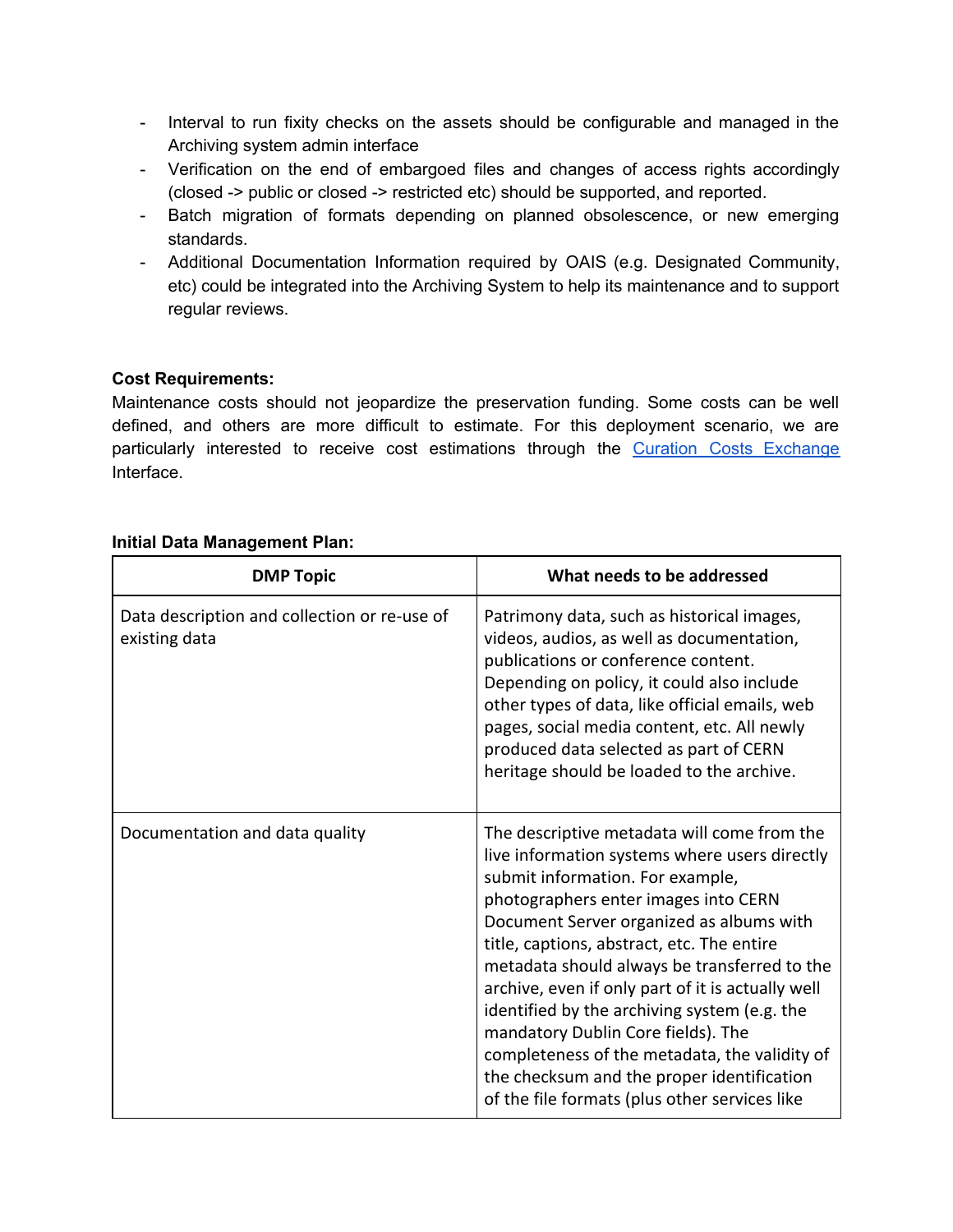|                                                     | virus checking, fonts inclusion, etc) should be<br>provided by the archiving service.                                                                                                                                                                                                                                                                                                                                                                                                                                                                                                                                                                                                                                                                                                                                                                                                                                                  |
|-----------------------------------------------------|----------------------------------------------------------------------------------------------------------------------------------------------------------------------------------------------------------------------------------------------------------------------------------------------------------------------------------------------------------------------------------------------------------------------------------------------------------------------------------------------------------------------------------------------------------------------------------------------------------------------------------------------------------------------------------------------------------------------------------------------------------------------------------------------------------------------------------------------------------------------------------------------------------------------------------------|
| Storage and backup during the research<br>process   | Not relevant.<br>Digital Memory does not focus on Research<br>Data. Before the start of the Archival process,<br>the DM data is maintained within existing<br>active CERN information systems (like CDS,<br>EDMS, Indico, AIS or others) who are in<br>charge of ensuring the storage and<br>availability of the data. These systems are all<br>relying on the CERN Data Center<br>infrastructure, with robust backup and<br>restore procedures.                                                                                                                                                                                                                                                                                                                                                                                                                                                                                       |
| Legal and ethical requirements, codes of<br>conduct | The communication between live systems<br>and the archive should guarantee the<br>transfer of information relative to personal<br>data and copyrights. The data stored and<br>managed by the archive is only at the<br>disposal of the information system that<br>deposited the SIP. Acting as a 'dark archive'<br>leaves responsibility on the access rules to<br>the system that has initially captured the<br>content. The rule is that all the systems<br>should try to prevent legal issues by making<br>sure GDPR and copyright concerns are dealt<br>with at the submission time. In case of<br>failures in acquiring/transferring such<br>information, the archive should always<br>allocate to the transferred data the most<br>secure access rules. These rules should<br>actually be inspired (or copied) directly from<br>the rules governing the CERN central (paper)<br>Archive, with up to 100 years embargo<br>period. |
| Data sharing and long-term preservation             | Each single record of data should have its<br>own ACL defining who has access, and<br>optionally who should gain access within a<br>given timelapse. This must be part of the<br>definition of an AIP and it should therefore<br>either be transferred inside the submitted SIP<br>or added by the archiving system when<br>ingesting the data. If an acl changes within                                                                                                                                                                                                                                                                                                                                                                                                                                                                                                                                                               |